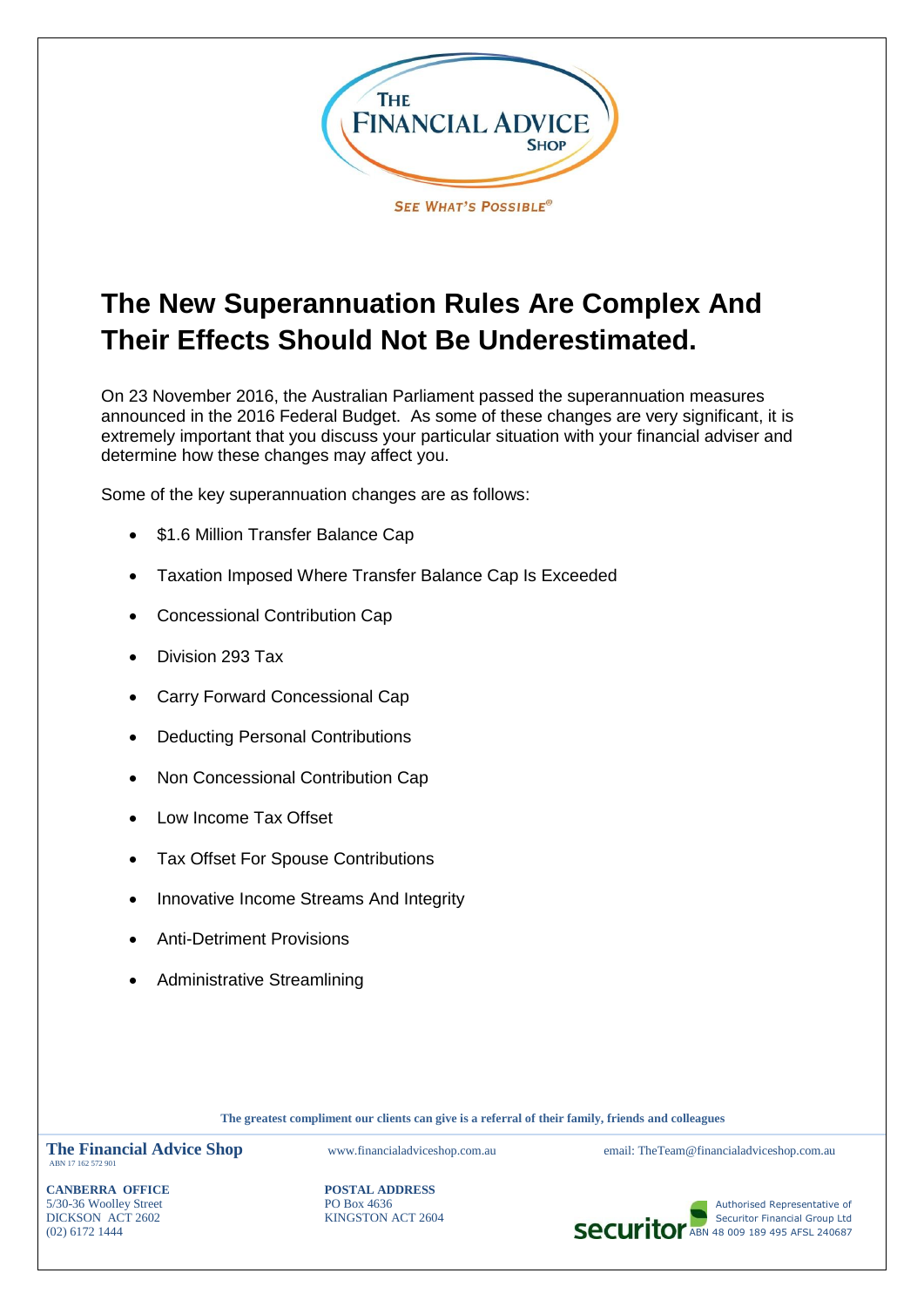# **\$1.6 Million Transfer Balance Cap**

From 1 July 2017 a \$1.6 million transfer balance cap will be imposed on the amount that can be transferred to the pension phase.

Defined benefit accounts that have no account balance will have additional tax applied on defined benefit pension payments in excess of \$100,000 p.a..

Defined benefit pensions will be valued and form part of the \$1.6 million transfer cap balance when other pension income streams have been or are commenced.

## **Taxation imposed Where Transfer Balance Cap Is Exceeded**

Where the transfer balance cap is exceeded the client's fund will be instructed to commute the excess to an accumulation account for the individual or to the individual as a lump sum benefit payment.

The excess will include a notional earnings on the excess and the individual will be liable for tax on this.

The excess transfer balance tax is set as follows:

- 2017/18 15%
- 2018/19 onwards 15% for first breach & 30% for all subsequent breaches.

#### **Concessional Contribution Cap**

From 1 July 2017 the concessional contribution cap will be reduced for everyone to \$25,000, subject to contribution eligibility requirements.

#### **Division 293 Tax**

From 1 July 2017, the Division 293 tax threshold will reduce from \$300,000 to \$250,000.

#### **Carry Forward Concessional Cap**

From 1 July 2018, unused amounts of a person's concessional contribution cap can be carried forward and used in any of the following 5 years, provided the person had a super balance of less than \$500,000 on 30 June of the financial year immediately preceding the year they wish to use the carry forward amount.

#### **Deducting Personal Contributions**

From 1 July 2017 the 10% test will be removed when determining who can make a personal deductible contribution. The measure will not apply to members of untaxed superannuation funds nor to defined benefit schemes that elect not to be subject to the measure.